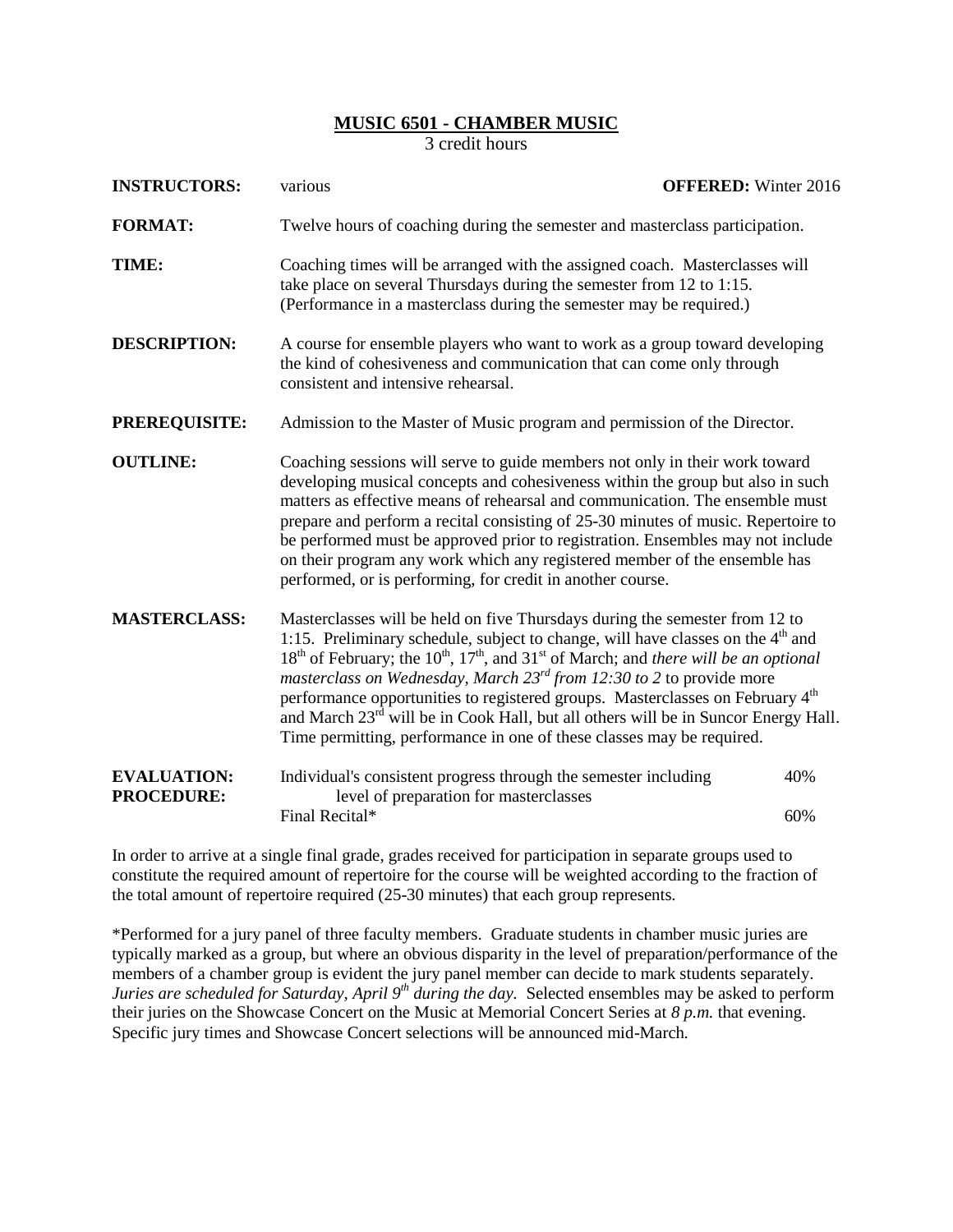## **MUSIC 6500 - CHAMBER MUSIC**

2 credit hours

| <b>INSTRUCTORS:</b>                     | various                                                                                                                                                                                                                                                                                                                                                                                                                                                                                                                                                                                                                                                            | <b>OFFERED:</b> Winter 2016 |  |
|-----------------------------------------|--------------------------------------------------------------------------------------------------------------------------------------------------------------------------------------------------------------------------------------------------------------------------------------------------------------------------------------------------------------------------------------------------------------------------------------------------------------------------------------------------------------------------------------------------------------------------------------------------------------------------------------------------------------------|-----------------------------|--|
| <b>FORMAT:</b>                          | Nine hours of coaching during the semester and masterclass participation.                                                                                                                                                                                                                                                                                                                                                                                                                                                                                                                                                                                          |                             |  |
| TIME:                                   | Coaching times will be arranged with the assigned coach. Masterclasses will<br>take place on several Thursdays during the semester from 12 to 1:15.<br>(Performance in a masterclass during the semester may be required.)                                                                                                                                                                                                                                                                                                                                                                                                                                         |                             |  |
| <b>DESCRIPTION:</b>                     | A course for ensemble players who want to work as a group toward developing<br>the kind of cohesiveness and communication that can come only through<br>consistent and intensive rehearsal.                                                                                                                                                                                                                                                                                                                                                                                                                                                                        |                             |  |
| PREREQUISITE:                           | Admission to the Master of Music program and permission of the Director.                                                                                                                                                                                                                                                                                                                                                                                                                                                                                                                                                                                           |                             |  |
| <b>OUTLINE:</b>                         | Coaching sessions will serve to guide members not only in their work toward<br>developing musical concepts and cohesiveness within the group but also in such<br>matters as effective means of rehearsal and communication. The ensemble must<br>prepare and perform a recital consisting of 18-22 minutes of music. Repertoire to<br>be performed must be approved prior to registration. Ensembles may not include<br>on their program any work which any registered member of the ensemble has<br>performed, or is performing, for credit in another course.                                                                                                    |                             |  |
| <b>MASTERCLASS:</b>                     | Masterclasses will be held on five Thursdays during the semester from 12 to<br>1:15. Preliminary schedule, subject to change, will have classes on the 4 <sup>th</sup> and<br>18 <sup>th</sup> of February; the 10 <sup>th</sup> , 17 <sup>th</sup> , and 31 <sup>st</sup> of March; and there will be an optional<br>masterclass on Wednesday, March 23rd from 12:30 to 2 to provide more<br>performance opportunities to registered groups. Masterclasses on February 4 <sup>th</sup><br>and March 23 <sup>rd</sup> will be in Cook Hall, but all others will be in Suncor Energy Hall.<br>Time permitting, performance in one of these classes may be required. |                             |  |
| <b>EVALUATION:</b><br><b>PROCEDURE:</b> | Individual's consistent progress through the semester including<br>level of preparation for masterclasses<br>Final Recital*                                                                                                                                                                                                                                                                                                                                                                                                                                                                                                                                        | 40%<br>60%                  |  |

In order to arrive at a single final grade, grades received for participation in separate groups used to constitute the required amount of repertoire for the course will be weighted according to the fraction of the total amount of repertoire required (18-22 minutes) that each group represents.

\*Performed for a jury panel of three faculty members. Graduate students in chamber music juries are typically marked as a group, but where an obvious disparity in the level of preparation/performance of the members of a chamber group is evident the jury panel member can decide to mark students separately. *Juries are scheduled for Saturday, April 9<sup>th</sup> during the day.* Selected ensembles may be asked to perform their juries on the Showcase Concert on the Music at Memorial Concert Series at *8 p.m.* that evening. Specific jury times and Showcase Concert selections will be announced mid-March*.*